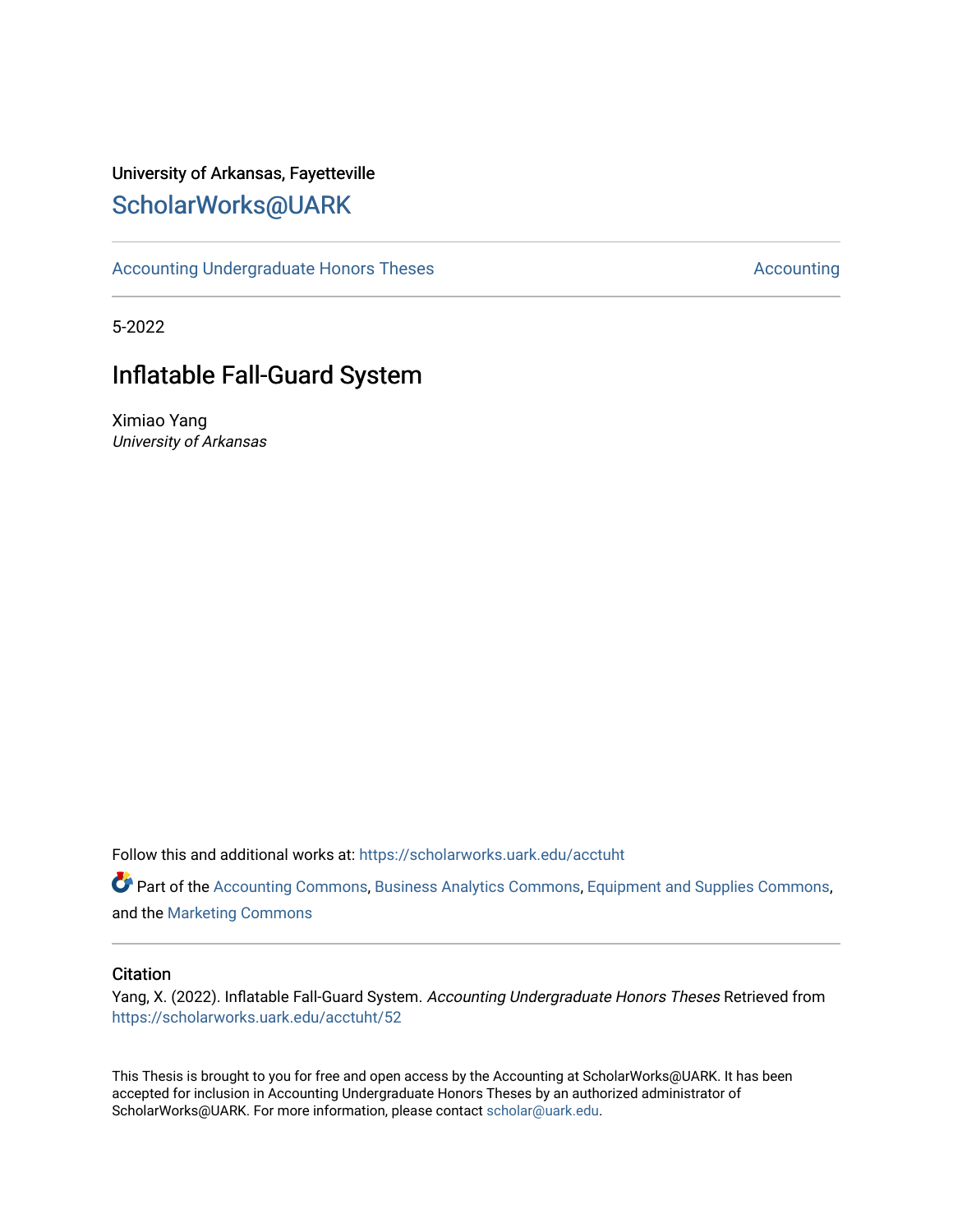**Inflatable Fall-Guard System**

**by**

**Ximiao Yang**

**Advisor: Dr. Karl Schubert**

**An Honors Thesis is a partial requirement to graduate with Honors for the degree Bachelor of Science in Business Administration in Finance and Acccounting.**

> **Sam M. Walton College of Business University of Arkansas Fayetteville, Arkansas**

> > **May 13, 2022**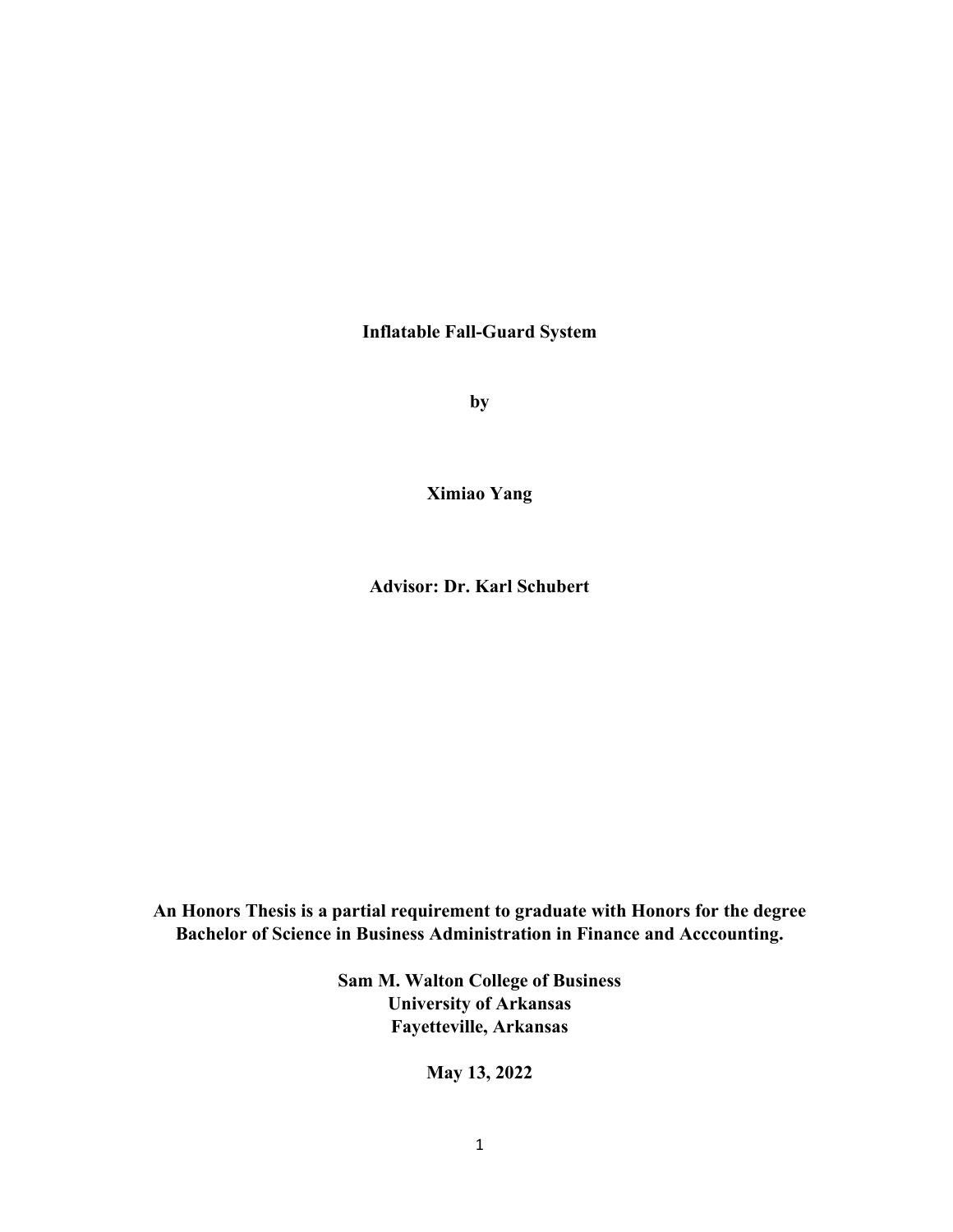## **Table of Contents**

- *I. Acknowledgements, 3*
- *II. Executive Summary, 4*
	- *1. Background Problem, 4*
	- *2. Summary of Solution, 5*
- *III. Market Analysis and Marketing Plan, 6*
- *IV. Cost Feasibility Analysis, 8*
	- *1. Contingency, 8*
	- *2. Components and Expenses, 8*
	- *3. Operation and Manufactured Expenses, 9*
	- *4. Price Projections, 10*
	- *5. Revenue/ Savings Calculations,11*
	- *6. Tax Rate, 11*
	- *7. Patent Cost, 11*
- *V. University Incentives, 13*
- *VI. Analysis, 14*
- *VII. Appendix, 15*
	- *1. Net Income Statement, 15*
- *VIII. Work Cited, 16*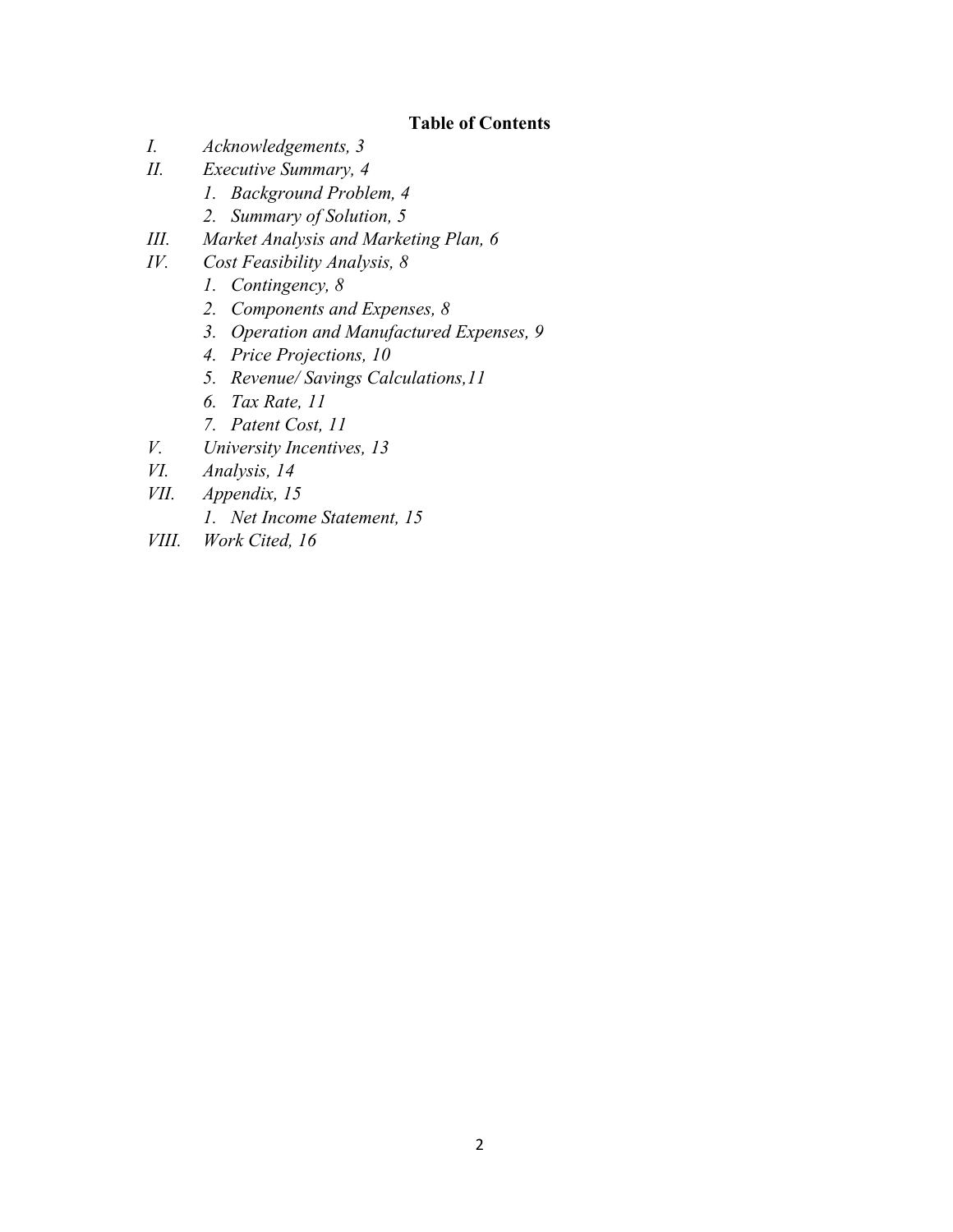#### **I. Acknowledgements**

I would like to thank the following people for their insight, collaboration, and overall contribution to this report:

Dr. Karl Schubert, *Thesis Advisor*

Senior Student Design Team (Capstone Project)

Joshua Adams, *Biomedical Engineering Student* Daniel Green, *Biomedical Engineering Student* Brianna Griffith, *Biomedical Engineering Student* Jared McPeake, *Biomedical Engineering Student* Nora Smith, *Biomedical Engineering Student* Benjamin Yip, *Biomedical Engineering Student* James Brown II, *Electrical Engineering Student* Anthony Malloy, *Electrical Engineering Student* Nicolaus Vail, *Electrical Engineering Student*

Dr. Yash Shah, *Internal Medicine Specialist*

Dr. Benjamin Martin, *Internal Medicine Specialist*

Dr. Amy Hester, *CEO of HD Nursing*

Dr. Sherry Muir, *Director of Occupational Therapy at the Universities of Arkansas*

Dr. Kaitlin Gallagher, *Professor of Kinesiology at the Universities of Arkansas*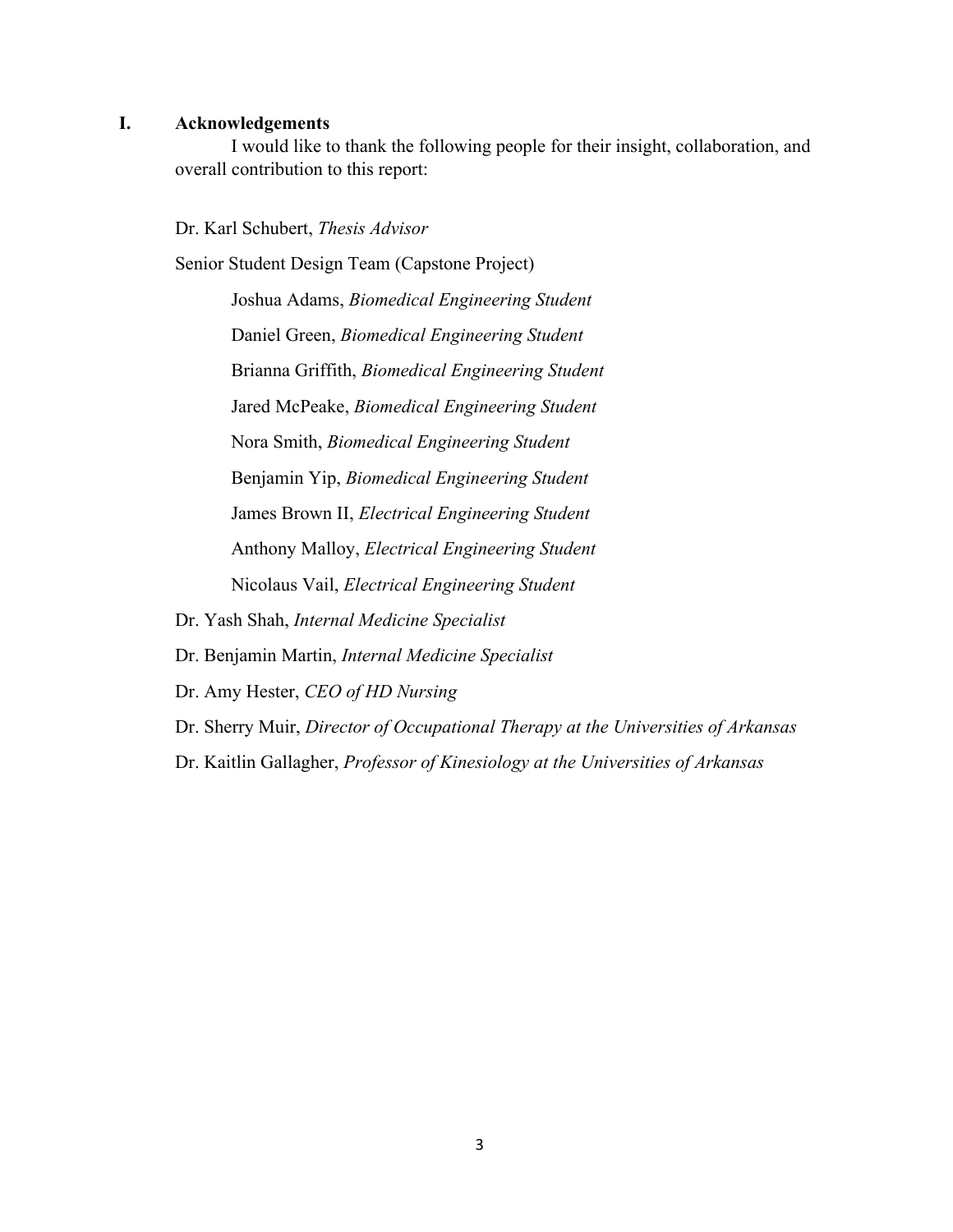## **II. Executive Summary**

## **1. Problem**

In General, human beings' health conditions are getting worse and worse as they get older. The phenomenon of aging is characterized by the onset of osteoporosis and other bone degenerative illnesses accompanied by decreased physical stability. Decreased bone integrity could lead to falls or accidents that create a high risk for hip and pelvic-related fractures for the elderly.

According to a hip fracture study, there are an estimated 300,000 elderly individuals suffering from hip fractures per year in the United States ("Majority of Hip Fracture"). Those who suffer from these injuries commonly require hip-nailing or hip-replacement procedures. Not only are these surgeries inconvenient, but they also lead to a significant financial burden on those patients who require them. Additionally, individuals typically suffer a decrease in physiological function even after a successful procedure. It is common for fall-related injuries to correlate with an overall decline in physical health, further leading to a loss of independence and overall quality of life. Long-term institutionalization is a consequence of 25% of elderly fall-related incidents. On the other hand, decreased bone integrity paired with falls or accidents could also lead to death. As shown in figure 1, the age-adjusted fall death rate is 64 deaths per 100,000 older adults according to CDC's older adult fall prevention. The death rate has increased by about 30% from 2009 to 2018 ("Deaths").

Currently, many fall protection devices in the marketplace are neither suitable for daily activities nor cheap enough for the majority of customers. The majority of these products are uncomfortable, bulky, or unattractive for them to be realistic for individuals to wear throughout all daily activities. The rest of the products are comfortable and technological but at a high price.



Figure 1. Death from Fall per 100,000 people in 2018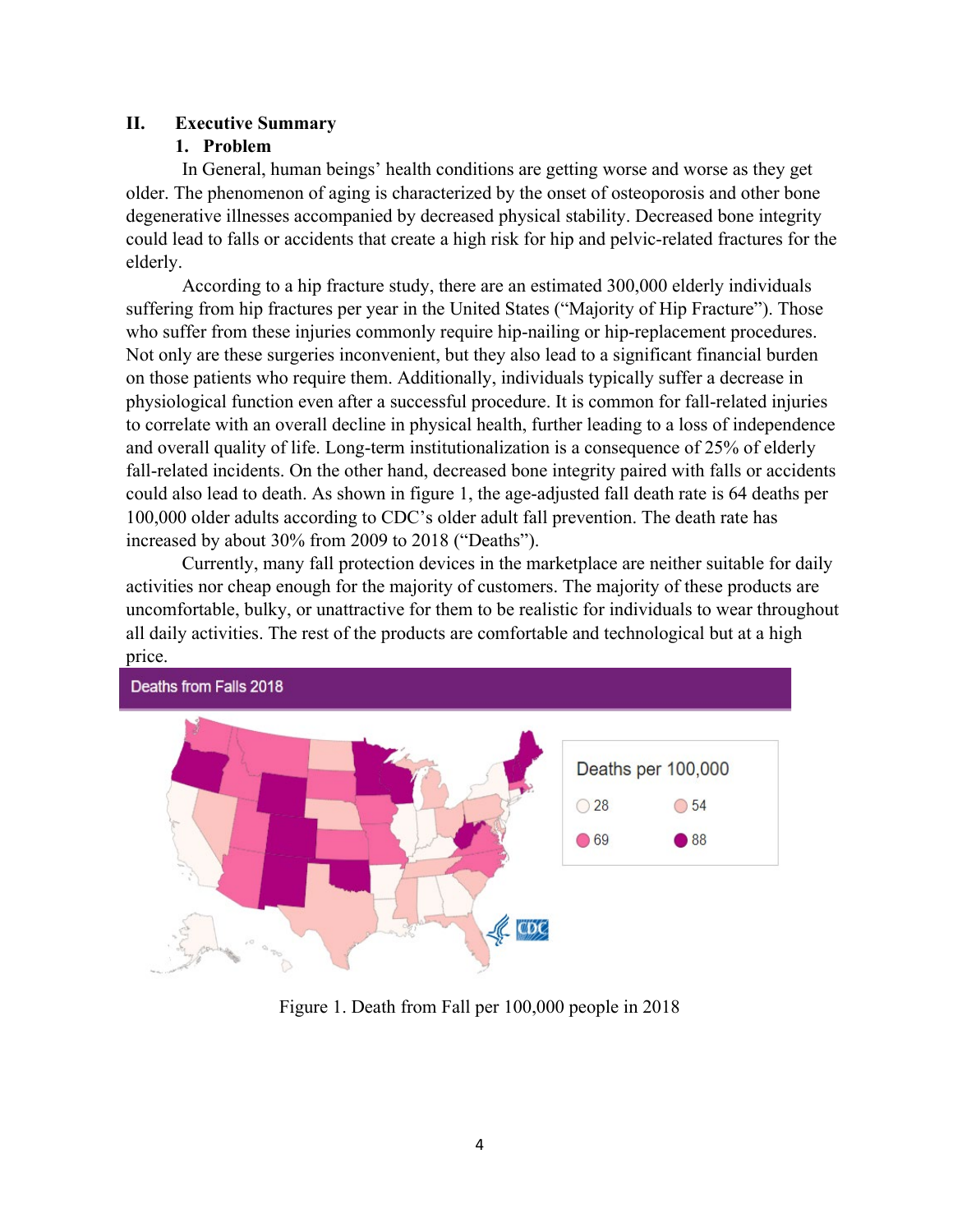## **2. Solution**

To address these concerns, the capstone team are aiming to develop a product that is comfortable, innovative, affordable, and created with an everyday appeal in mind. To produce a product of this nature, there are several medical and technological considerations necessary to take into account.

 On the medical side, the capstone team plans to address data security and maintain product guidelines to meet all HIPAA policies. Data output from the device would only be available to the patient and patient-approved physicians. Furthermore, all technical considerations will be addressed and accommodated, respectively. The first of which is the required pressure differential to maintain an adequate CO2 output to bags while also maintaining pressure levels in line with the capabilities of the gas routing and solenoid valve. This will be accomplished by downregulating pressure directly from CO2 canisters to an adequate level. Additionally, the motion analysis system will be designed with a millisecond temporal resolution in mind. A resolution of the accuracy would provide adequate data output to maintain patient safety in all fall-related situations. Reference motion data will be obtained using our motion analysis system to define criteria to differentiate between falls and separate phenomena. This criterion will then be implemented into our prototype system.



Figure 2. sketch and parts of the Inflatable Fall-Guard system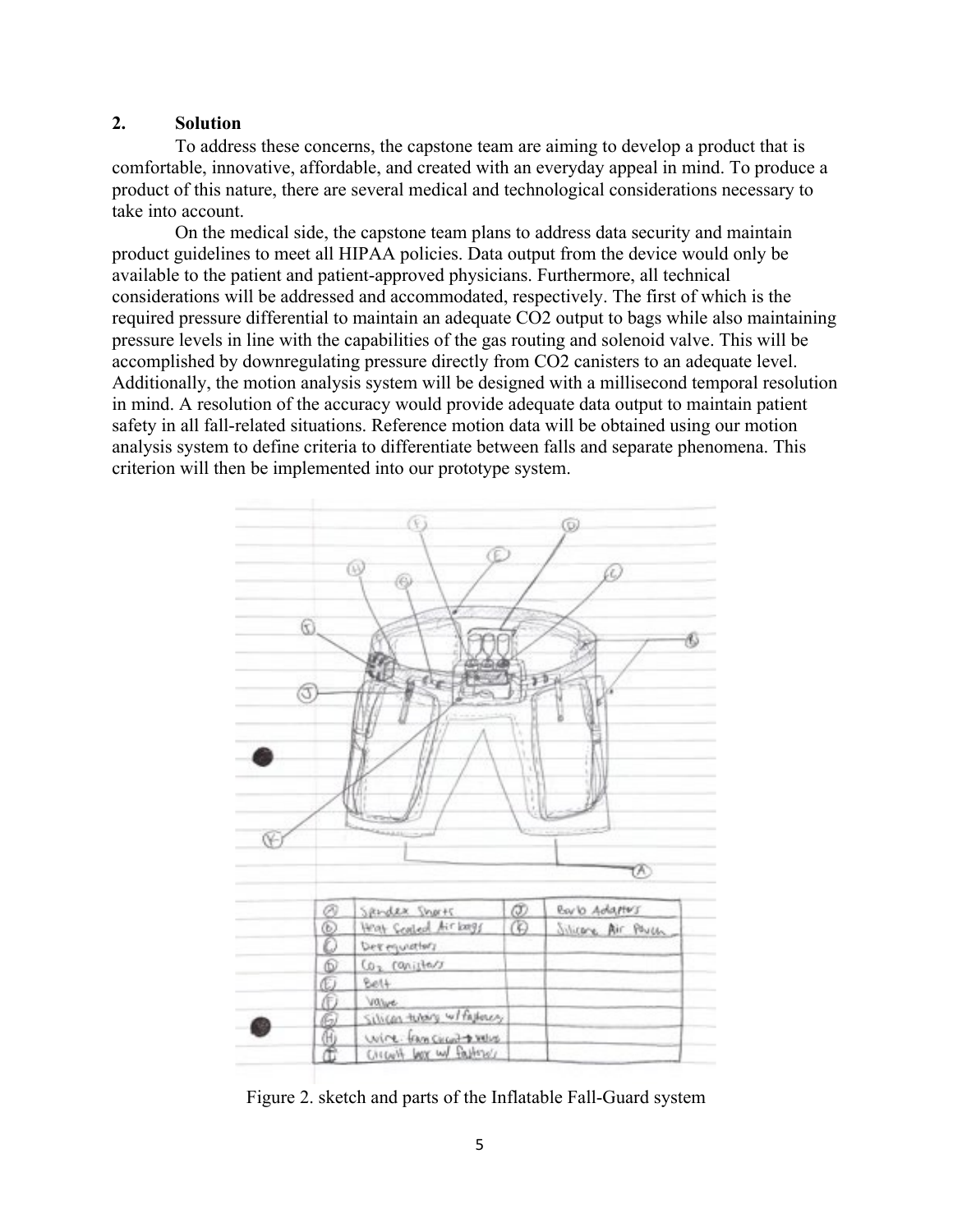#### **III. Market Analysis and Marketing Plan**

There are lots of different types of hip protectors for the elderly in the market. Common types of padded hip protectors include [Medline Hip Protector](https://www.amazon.com/gp/product/B07S2T7SDH/ref=as_li_tl?ie=UTF8&tag=bestreviews0ba-20&camp=1789&creative=9325&linkCode=as2&creativeASIN=B07S2T7SDH&linkId=5edc7d41626629dfd2558ee18866278d) and [Safehip Active Hip Protector](https://www.amazon.com/gp/product/B0041LS934/ref=as_li_tl?ie=UTF8&tag=bestreviews0ba-20&camp=1789&creative=9325&linkCode=as2&creativeASIN=B0041LS934&linkId=eba147732753e87486bb178696b179df) shown in Figures 3 and 4. Those products are generally under \$100 and can be easily purchased from the internet. However, with the cheap price, those hip protectors can only provide limited protection for the elderly compared to all the other products. At the same time, the tailbone pads are too hard to wear for daily life.





Figure 3. Medline Hip Protector Figure 4. Safehip Active Hip Protector

There is another type of product, that called [Hip'Guard](https://hipguard.eu/en/) has airbags with hip protectors for the elderly shown in Figure 5 below ("The Airbag Belt"). Those products are designed to be a belt that the elderly could wear and have better protection than the shorts. The belts are simple and user-friendly. The belt will automatically turn on when buckled, and it will indicate the use when the battery is low. The airbags attached to the belt will automatically fill with air when the users fall and give users great protection. The disadvantage of the product is that the price of the belt is around \$600-\$800, and the cost of replacing the gas canister is \$50. Not a lot of people can afford the cost of the product and the replacement cost.



## Figure 5. Hip' Guard

[Tango Belt](https://www.tangobelt.com/) is device that is designed with airbags protection for hips shown in Figure 6 ("Tango® Belt"). Tango Belt is currently selling for \$1500 and can only be used once. The cost of replacing the airbags is an additional \$599. With the high price, Tango Belt collects data logging for balance and activity metrics. The belt can automatically contact the caregiver on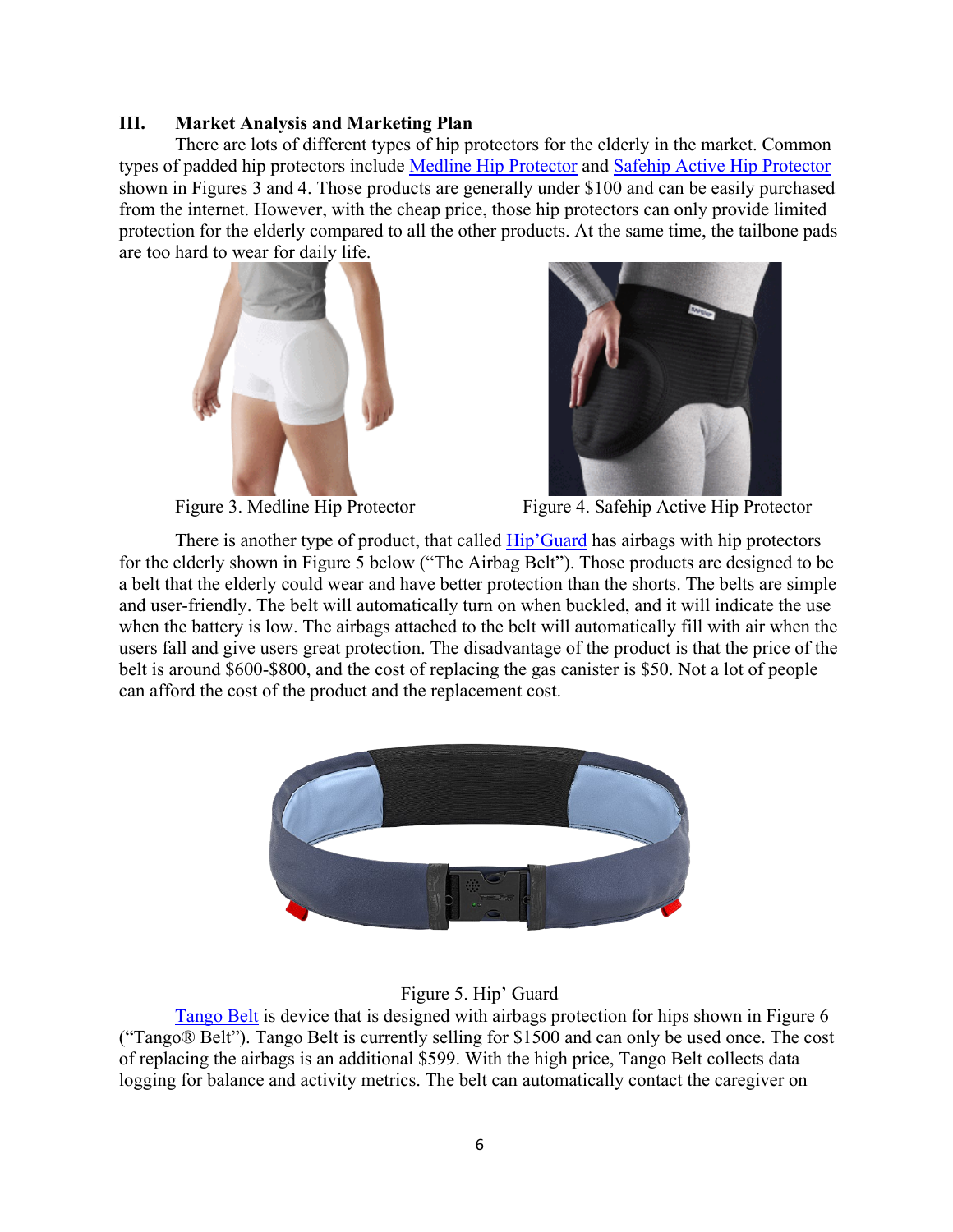fall, and it has high accuracy in fall detection. Even though Tango Belt has great protection for the users, not a lot of people want to buy them since they could not afford the cost.



## Figure 6. Tango Belt

With this project, the target customer would be those who are over 60 years old or younger people that are prone to falling due to health conditions. As a goal to saving budget, I would recommend the capstone team create a small number of prototypes of Inflatable Fall-Guard systems that can be tested at local nursing homes such as Katherines Place at Wedington and Superior Senior Care Fayetteville for improvement. After the test, the engineering team can go to large-scale manufacturing and start selling the Inflatable Fall-Guard system at the nursing houses in Northwest Arkansas. As the project moves forward, the capstone team could add a commercial website so that those who have the demand for the product can easily reach out to the right place and purchase the product. The engineering team would like to develop helmet components to prevent head injuries and back inflation for increased safety in the future.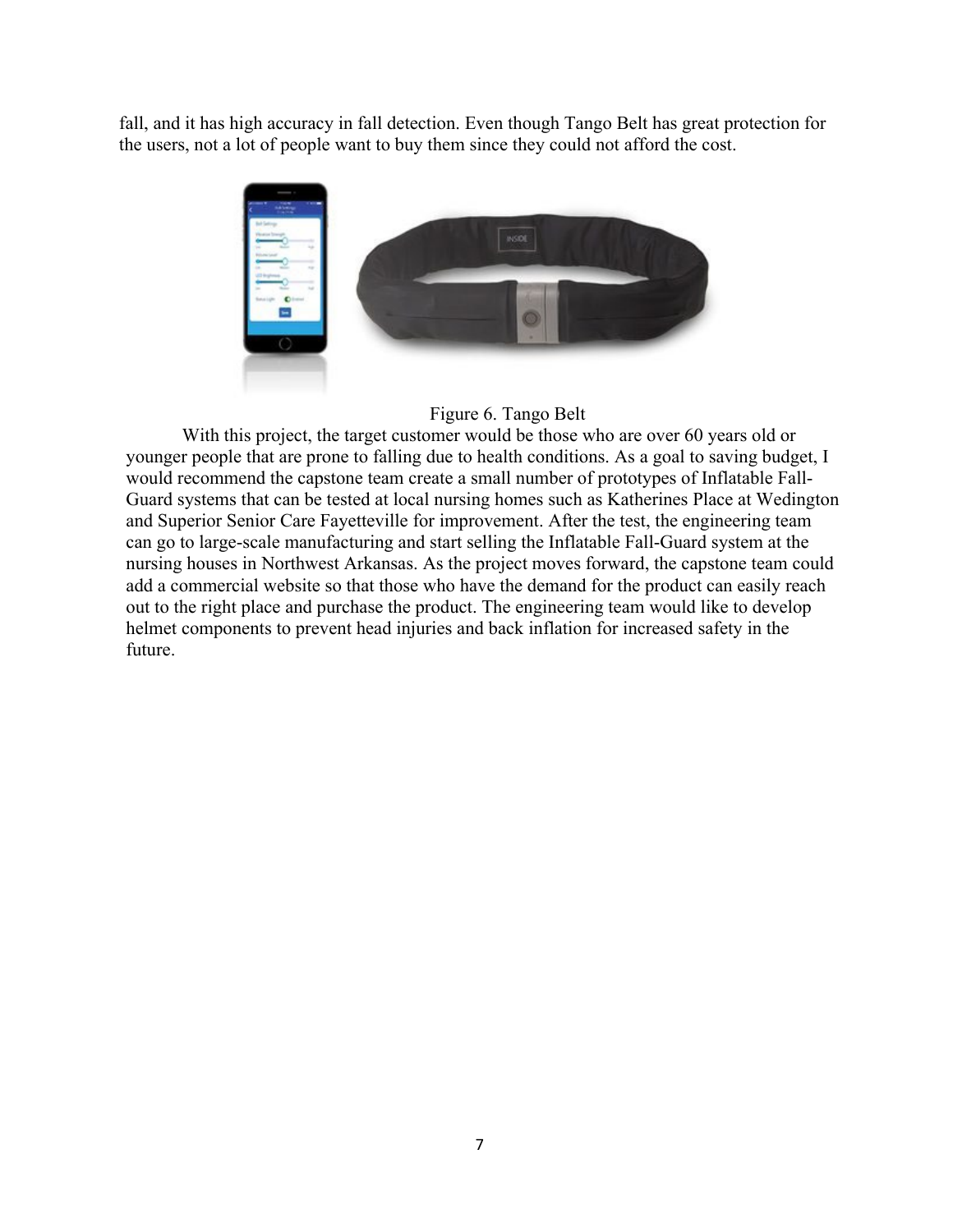#### **IV. Cost Feasibility Analysis**

The following analysis indicates the cost of materials and estimates expenses for labor and the factory. The attached Excel document uses numbers to present the details of the revenue and expenses.

#### **1. Contingency**

Based on the current circumstances in the world, the uncertainty of the ongoing conflict between Russia and Ukraine could affect the cost of materials. As the conflict between Russia and Ukraine continues to be a major focus, many economists and investors attach importance to the rising gas price and volatility of the stock market. The oil price rose more than 20% in the past few weeks. On the other hand, a whole host of other commodities rose on supply worries since Russia is such a key producer of wheat, palladium, aluminum, and others. The stock market has also been affected by the Ukraine war ("Russia's Ukraine Conflict"). The S&P 500 fell 1.3% to 4,328, while the Nasdaq lost 2.8% to 13,313 at the beginning of March. The S&P 500 and Nasdaq indicate that the largest 500 and 100 companies did not perform very well in the stock market because of the Ukraine war. The rising gas prices and unstable stock market cause the inflation rate to rise to 7.8%, the highest since 1982. Just like the economists raising their inflation forecasts due to rising oil prices, the capstone team should also get prepared for the upcoming change due to the conflict between Russia and Ukraine. The capstone team used 5.25% for contingency since they started working on the project around the third quarter of 2021. I would recommend the capstone team use 8.54% as the new rate for contingency (US Inflation Rate).

#### **2. Components and Expenses**

While working with the senior Capstone team, the biomedical and electronic engineering design team has decided which components would work best for the project. These materials and cost estimations are from the senior Capstone team. There are mainly four parts of the material for the product. All the materials that are required for electronics, hardware, belt, and airbags can be directly purchased from the market. The materials that the Capstone team selected are listed in Table 1.

The amount of \$30 includes the costs for all electronic components such as gyroscope, accelerometer, 12v battery, and circuit. The majority of the components only need one to fulfill the need of the product. For the rest parts, in order to give great protection to the users, the products require multiple food storage bags and mattresses on the two sides to protect the users. The strings required for assembling the product may vary based on the different products. However, since the cost of strings is pretty low and almost close to zero, we estimate \$0.05 for the cost of strings for each unit of product.

The costs of the materials will decrease if the quantity of the material purchased increases. The price for three men's compression shorts is \$35, while the price for one unit is \$20. The price for one 12v battery is \$30, and eight 12v batteries can be purchased at \$160. The price for three regulators is around \$60 and \$28 for one unit. The price remains at \$29 for valve even when the quantity purchased is increased.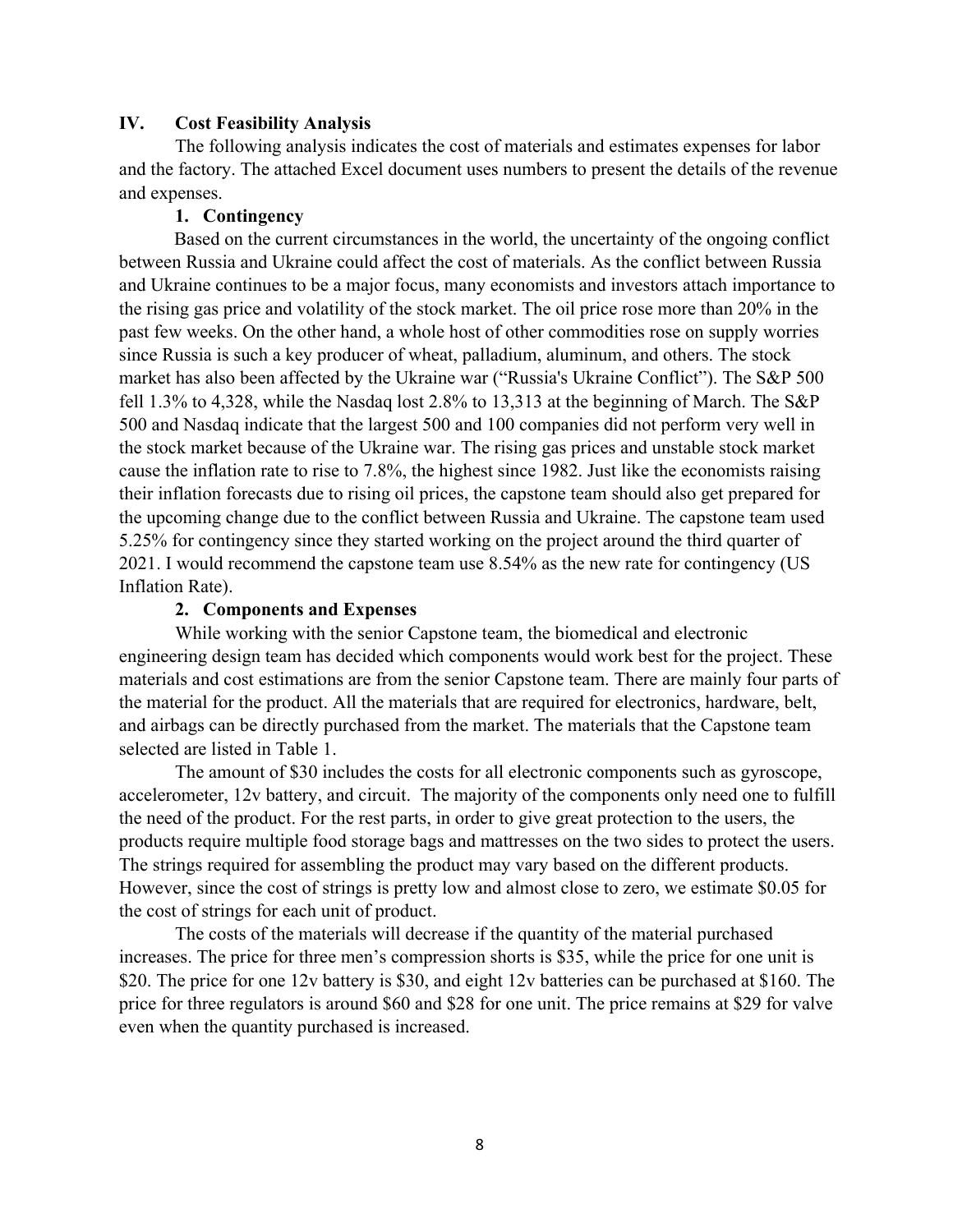| <b>Material Component</b>        | <b>Quantity</b> | <b>Price</b> |    |       | <b>Total Cost</b> |         |
|----------------------------------|-----------------|--------------|----|-------|-------------------|---------|
|                                  |                 |              |    |       |                   |         |
| <b>Electronics</b>               |                 |              |    |       |                   |         |
| Gyroscope                        | $\mathbf{1}$    |              |    |       |                   |         |
| Accelerometer                    | $\mathbf{1}$    |              |    |       |                   |         |
| Battery(9v)                      | $\mathbf{1}$    |              |    |       |                   |         |
| Circuit                          | $\mathbf{1}$    |              |    |       |                   |         |
|                                  |                 |              |    |       | \$                | 30.00   |
| Hardware                         |                 |              |    |       |                   |         |
| Valve                            | 1               |              | \$ | 29.00 | \$                | 29.00   |
| Regulator                        | $\mathbf{1}$    |              | \$ | 28.00 | \$                | 28.00   |
| CO2 Cartridges                   | $\mathbf{1}$    |              | \$ | 4.50  | \$                | 4.50    |
| 16" Silicone Tubing              | 5               |              | \$ | 1.80  | \$                | 9.00    |
| <b>Barb adapters</b>             | $\mathbf 1$     |              | \$ | 16.00 | \$                | 16.00   |
|                                  |                 |              |    |       | Ś                 | 86.50   |
| <b>Belt</b>                      |                 |              |    |       |                   |         |
| CLC Leather vraft belt           | $\mathbf{1}$    |              | \$ | 4.92  | \$                | 4.92    |
| Silicone food storage bags       | з               |              | \$ | 20.00 | \$                | 20.00   |
| <b>Various Plastic Fasteners</b> | $\mathbf{1}$    |              | Ś  | 10.00 | Ś                 | 10.00   |
| <b>Small hose Clamps</b>         | $\mathbf{1}$    |              | \$ | 5.00  | \$                | 5.00    |
|                                  |                 |              |    |       | Ś                 | 40.00   |
| Airbags                          |                 |              |    |       |                   |         |
| <b>Air Mattress</b>              | $\overline{2}$  |              | \$ | 9.97  | \$                | 19.94   |
| Epoxy glue                       | $\mathbf{1}$    |              | \$ | 5.99  | \$                | 5.99    |
| <b>String</b>                    | Unlimited       |              | \$ |       | \$                |         |
| Men's compression shorts         | $\mathbf 1$     |              | \$ | 20.00 | \$                | 20.00   |
|                                  |                 |              |    |       |                   | \$46.00 |
|                                  |                 |              |    |       |                   |         |
| <b>Total</b>                     |                 |              |    |       | \$                | 202.50  |

#### Table 1. Component List and Cost

#### **3. Operation and Manufactured Expenses**

Since all the required materials can be directly purchased from the market, there are no additional parts needed for the product. According to the Arkansas manufacturing labor cost, the capstone team estimated hourly labor rate will be \$21.03 for each worker to assemble the products. The monthly labor cost of hiring five workers to work 7 hours every day and 21 days a month to assemble the products will be \$17,665.20, and it will be \$35330.40 if we hire 10 workers. According to the Capstone team's estimates that the worker will need 3 hours to assemble the circuit board, 30 minutes to program the circuit board, and 30 minutes to affix the device to the garment and inflation bags. This implies us that each worker can assemble one unit of product every four hours, and it is only beneficial to have one person hand-soldering components to the board at a time. Hence, we will get 210 units of product per month for 5 workers and 420 units of product per month for 10 workers.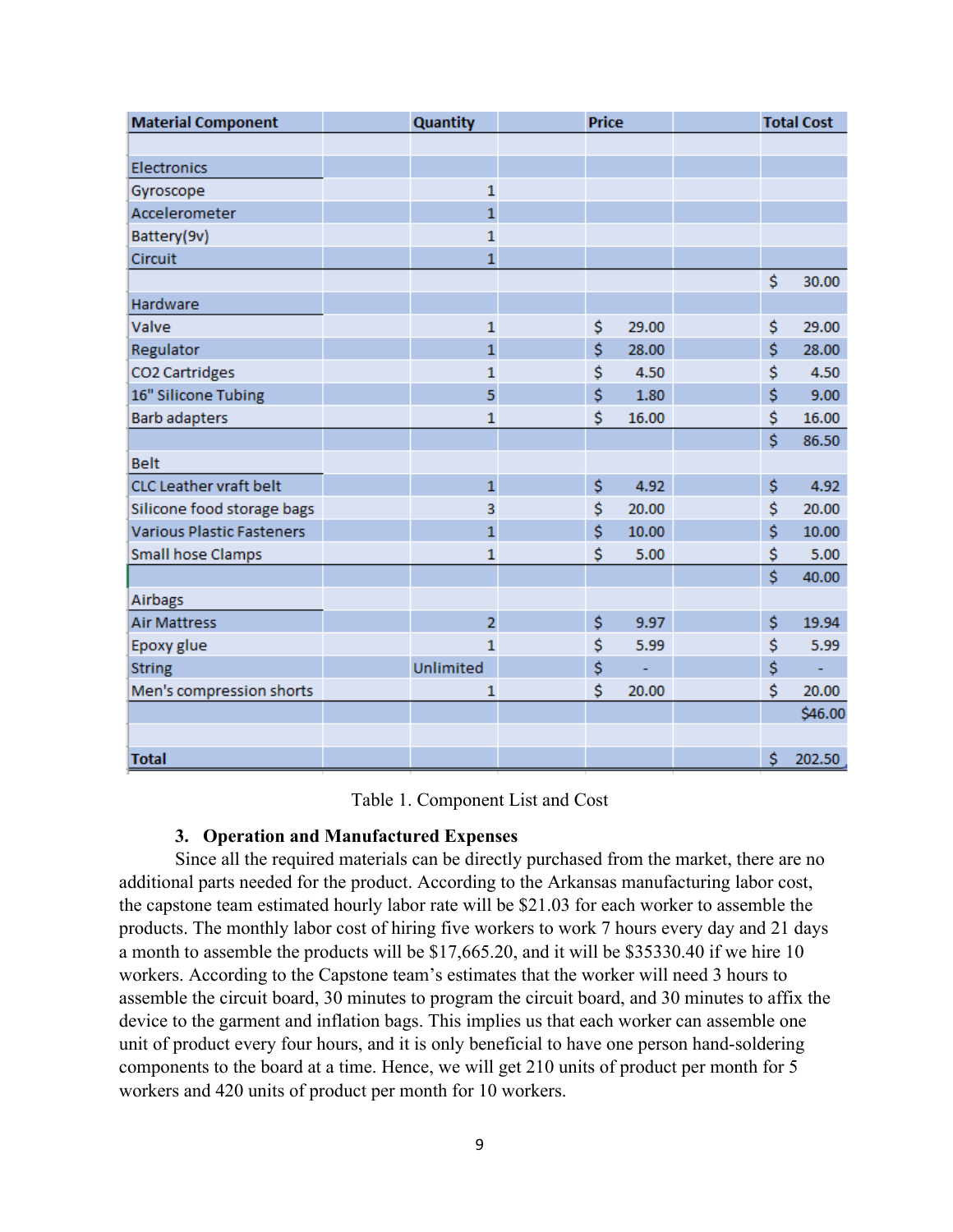| <b>ConStruction Labor Workers</b> | <b>Wage</b> | Hours per day | work day | <b>Total</b> | <b>Products per month</b> |
|-----------------------------------|-------------|---------------|----------|--------------|---------------------------|
| Labor Cost                        | S21.03      |               |          | \$17,665,20  | 210                       |
| Labor Cost                        | \$21.03     |               |          | \$35,330,40  | 420                       |

Table 2. Construction Labor Cost

The total construction cost equals the total materials cost plus the construction labor cost. According to the unit that workers can produce, this will lead to a cost of \$60,190.20 or \$120380.40 are shown in the table below. The table indicates the monthly total construction costs for 5 and 10 workers.

| 5 Workers                |              | <b>10 Workers</b>        |              |
|--------------------------|--------------|--------------------------|--------------|
| <b>Construction Cost</b> | <b>Total</b> | <b>Construction Cost</b> | <b>Total</b> |
| <b>Materials</b>         | \$42,525.00  | <b>Materials</b>         | \$85,050.00  |
| Construction cost        | \$17,665.20  | Construction cost        | \$35,330.40  |
| <b>Total</b>             | \$60,190.20  | <b>Total</b>             | \$120,380.40 |

Table 3. Total monthly construction cost

On the other hand, the manufactured cost equals direct labor plus direct materials. Costs of materials are listed above as \$202.50 per unit of product. We do not know about facilities costs related to the product and we will use 25% additional of the materials as an estimate of facilities cost. For labor cost, we need to figure out how much it will cost to produce one unit of product, which costs \$84.12. With direct labor and direct materials costs, we can get an estimate of the manufacturing cost for each unit. The details of cost are shown in Table 4 below.

|                       |            |         | Materials cost Facilities cost Labor cost |         | Total |            |
|-----------------------|------------|---------|-------------------------------------------|---------|-------|------------|
| Manufacturing cost \$ | $202.50$ S | 50.63 S |                                           | 84.12 S |       | 337.25     |
| 5 workers             |            |         |                                           |         |       | 70,821.45  |
| 10 workers            |            |         |                                           |         |       | 141,642.90 |

Table 4. Total monthly manufacturing costs

## **4. Price Projections**

We probably all have heard about the high profitability of medical devices. However, the priority goal of the project is making the users able to purchase the Inflatable Fall-Guard system rather than making a profit. Hence, it is quite important to charge a reasonable price for our product. The gross profit margin equals net sales minus the cost of goods sold divided by net sales. The gross profit margin for the medical equipment and supplies industry averages 12.1%, according to data from CSImarket.com ("Average Profit Margin by Industry"). The calculations are shown in Table 5 below. This will help us price the product at \$384 for every single unit.

| Gross profit margin=(Net Sales- Cost of Good sold)/Net Sales  |                                                             |  |  |  |  |  |  |  |
|---------------------------------------------------------------|-------------------------------------------------------------|--|--|--|--|--|--|--|
| Gross Profit Margin * Net Sales= Net Sales- Cost of Good Sold |                                                             |  |  |  |  |  |  |  |
|                                                               | Cost of Good Sold=Net Sales - Net Sales*Gross Profit Margin |  |  |  |  |  |  |  |
| Net sales = Cost of Good Sold/ (1-Gross Profit Margin)        |                                                             |  |  |  |  |  |  |  |
| Net sales = 337.25/ (1-12.1%)                                 |                                                             |  |  |  |  |  |  |  |
| Net sales=383.6746                                            |                                                             |  |  |  |  |  |  |  |

Table 5. Price Projection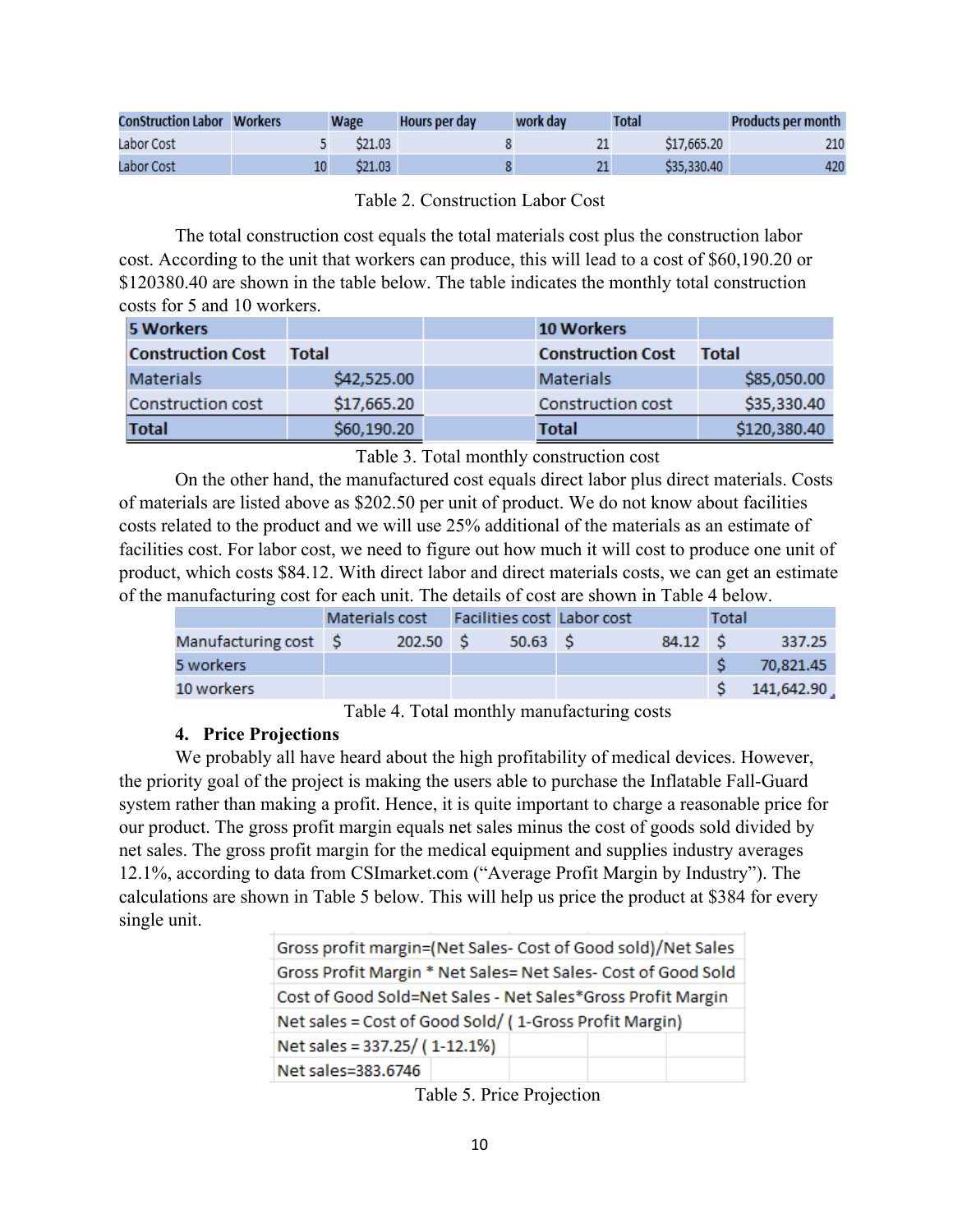#### **5. Revenue Calculations**

With all the information we have right now, we should be able to calculate the revenue for the Inflatable Fall-Guard System. The details of revenue calculations are shown in Table 6 below. Since it is only beneficial to have one person hand-soldering components to the board at a time, the revenue is in direct proportion to the number of workers ("Making Your Medical Supply Business Profitable"). With the available space, the more workers we hire, the more revenue we can make per month.

| Revenue    | Sales | Price |           | Costs |                 | Total |           |
|------------|-------|-------|-----------|-------|-----------------|-------|-----------|
| 5 workers  | 210 S |       | 384.00 S  |       | 70,821.45 S     |       | 9.818.55  |
| 10 workers | 420 S |       | 384.00 \$ |       | $141,642.91$ \$ |       | 19,637.09 |
|            |       |       |           |       |                 |       |           |

Table 6. Revenue Calculation

## **6. Tax Rate**

Since the Capstone team only has nine people, I would recommend they create a limited liability company to enjoy all the benefits, including tax benefits. A limited liability company is a legal form of business other than a corporation or partnership in which the company files Articles of Organization and pays a fee in the state where the company wants to do business. In return for forming a limited liability company, the company could avoid double taxation, which means that the business is taxed on its income and the shareholders are taxed on dividends. Other than avoiding double taxation, a new deduction called qualified business income deduction allows small limited liability company owners to get a 20% deduction from the amount of the net income they filled.

The table below shows the related costs of filing a limited liability company in Arkansas. The Arkansas Online limited liability company filing fee will be \$50 and the Registered Agent fee will either be \$39 or \$99 depending on the agent that the capstone team might choose. Those fees are one-time payments. Another fee related to the limited liability company is the Arkansas Franchise Tax fee, which is \$150, which a limited liability company has to pay every year. There is a \$25 late fee punishment if the limited liability company does not pay franchise tax on time ("LLC Arkansas Cost - Cost to Form an LLC in Arkansas: Truic").

| Arkansas Online LLC Filing Fee                  | \$50                                  |
|-------------------------------------------------|---------------------------------------|
| Arkansas Franchise Tax                          | \$150/yr, \$25 late fee               |
| <b>Registered Agent Fee</b>                     | \$39or 99                             |
| <b>Business Permits and Licenses (optional)</b> | \$50                                  |
| Limite Liability Company Name Reservation       | \$22.50 online/\$25 mail or in person |
| Certificate of Good Standing                    | \$25                                  |
| <b>Certified Document Copies</b>                | \$5+0.50 per page                     |

#### Table 7. Filing limited liability company costs

The way that limited liability companies file their tax returns is similar to S Corporations. Other than the annual Franchise Tax fee, the limited liability company does not need to file any other corporate income taxes. The individual limited liability company will pay federal and state taxes on the amount of revenue distributed to them.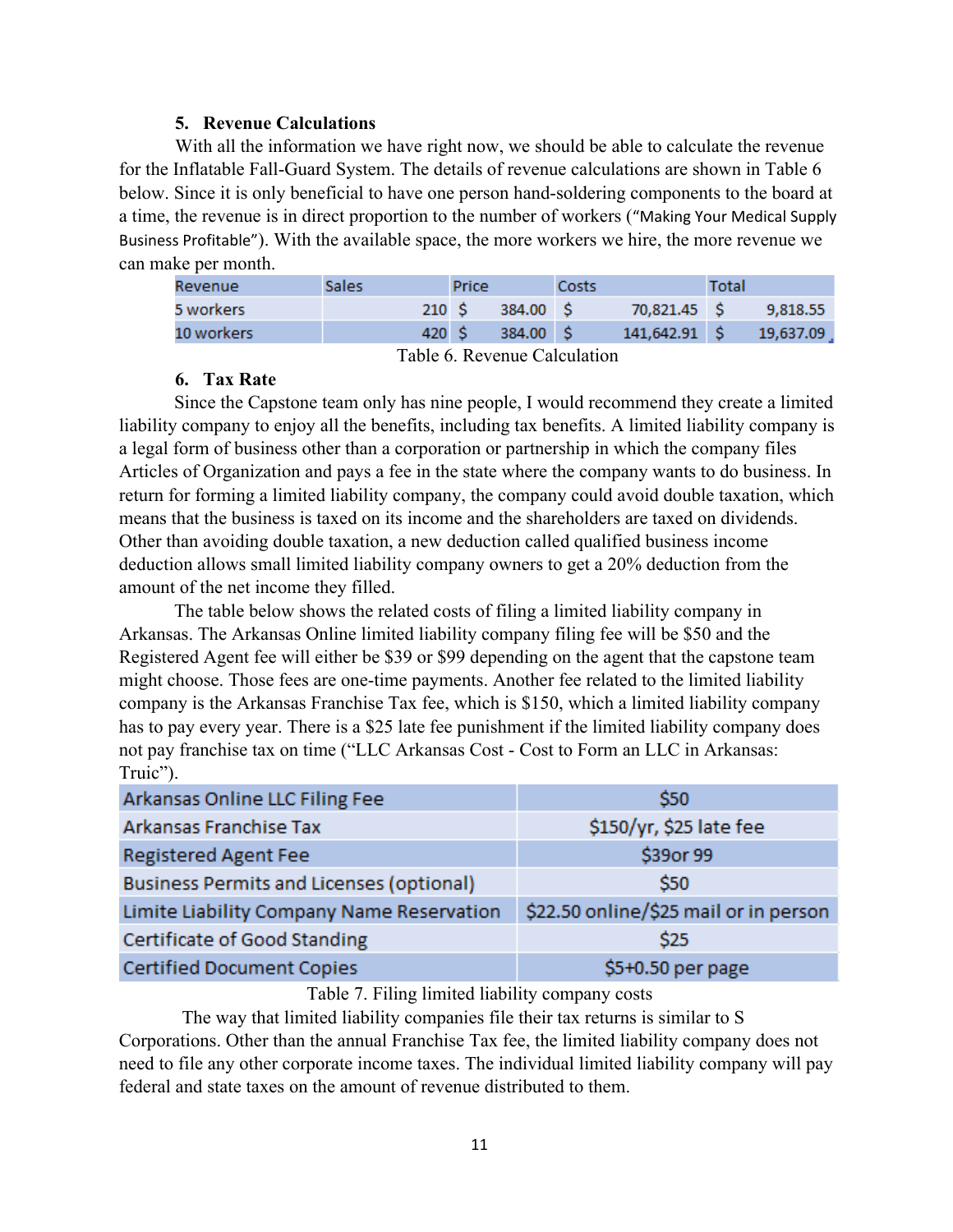## **7. Patent Cost**

For the best protection of innovation and technology, it is important for the engineering team to file a patent application for their design product. There are nine members on the engineering team, and they will share the ownership of the patent. Each of them will own 11.11% of the patent. According to the Forsgren Fisher's research on patent cost, the medical product patent will cost around \$10,000-\$25,000 depending on the process of the application. ("Bitlaw Guidance"). The details of the cost are shown below. The fee of a patent attorney is around \$275-\$400 per hour. This fee will depend on how many hours the engineering team needs the attorney's help.

# Cost for a Patent  $$10,000 - $25,000$



Table 8. Patent Cost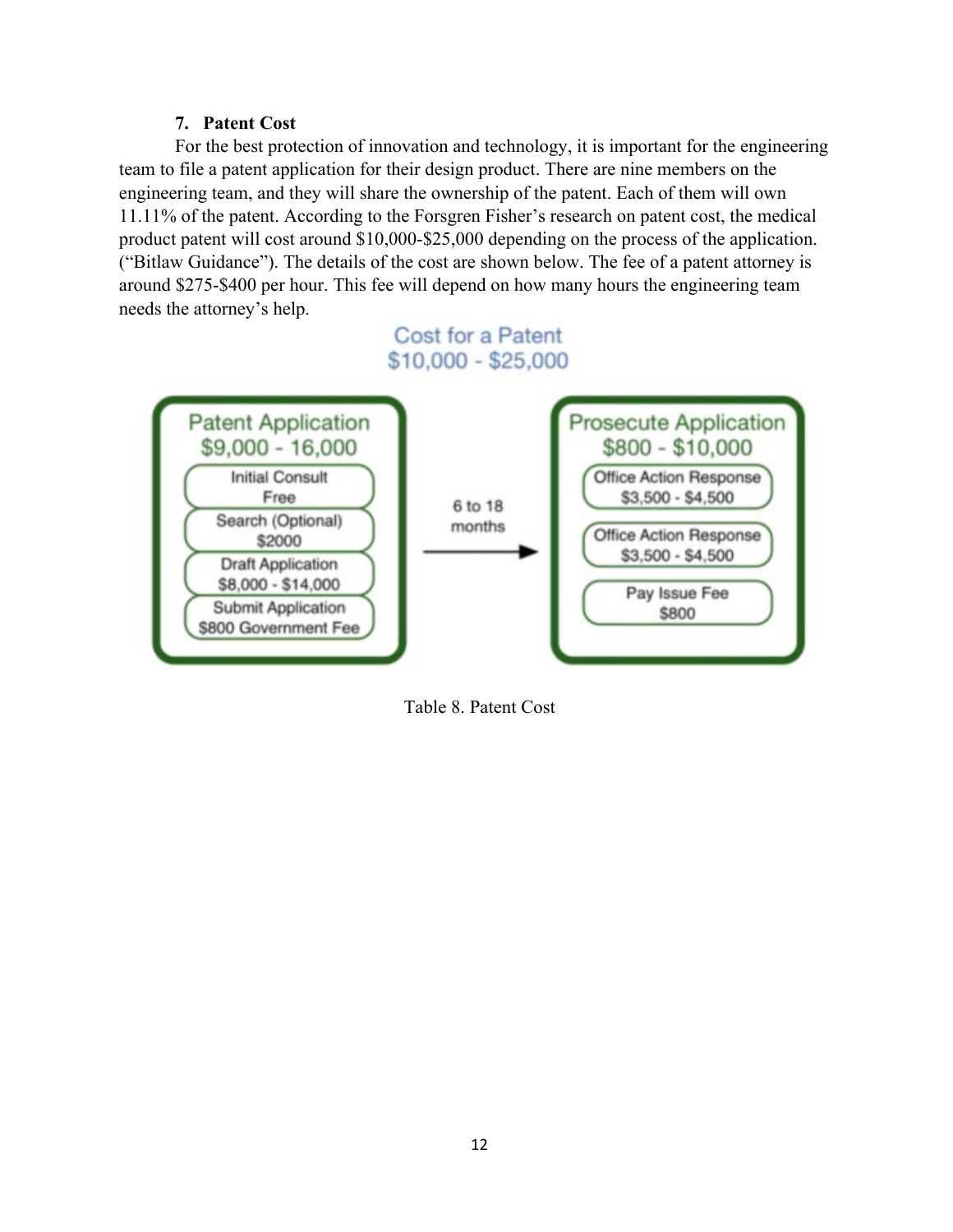#### **V. University Incentives**

As we all know, the University of Arkansas has tremendous influence in Northwest Arkansas. The capstone engineering team could seek some help from the University of Arkansas at the early stage of their business.

The engineering could potentially ask the University of Arkansas for space to assemble their products to save facility costs in the early stages of their business. The University of Arkansas has several off-campus labs that might work for the team to rent. Hiring future engineering students would benefit the product and create job opportunities for students. Another good resource is the University of Arkansas start-up village located in downtown Fayetteville. The UA Startup Village supports seed-stage companies created by faculty, students, and alumni. The UA Startup Village has partnered with Faytown Designs and Mercery Collective, which will be helpful for the capstone team. Faytown Designs is a company that offers promotional products, wholesale products for retail, product design, engineering, and manufacturing for any size business. The capstone team could let Faytown Designs help with improving the Inflatable Fall-Guard system. On the other hand, Mercery Collective could provide assistance to meeting the needs of manufacturers while abiding by ethics and sustainability goals.

The engineering team could also introduce the Inflatable Fall-Guard System to the University of Arkansas specifically, the Eleanor Mann School of Nursing, in order to let them introduce the products to the customers and allow the customers to try the products. After the trial, the engineering team could ask the users to provide feedback so that they can use the data to further modify the products.

Furthermore, the engineering team could potentially get funding from the University of Arkansas if they would like to exchange part of their patent. Right now, there are nine members on the engineering team and each of them owns 11.11% of the patent. The Capstone team will need to discuss and negotiate with the university to figure out how much percentage of patent they are willing to exchange for certain amounts of funding. Another apt way to obtain funding is by participating in competitions that are organized by the University of Arkansas Office of Entrepreneurship and Innovation. The winners of competitions could obtain funding of\$2,000 up to \$100,000 ("Heartland Challenge").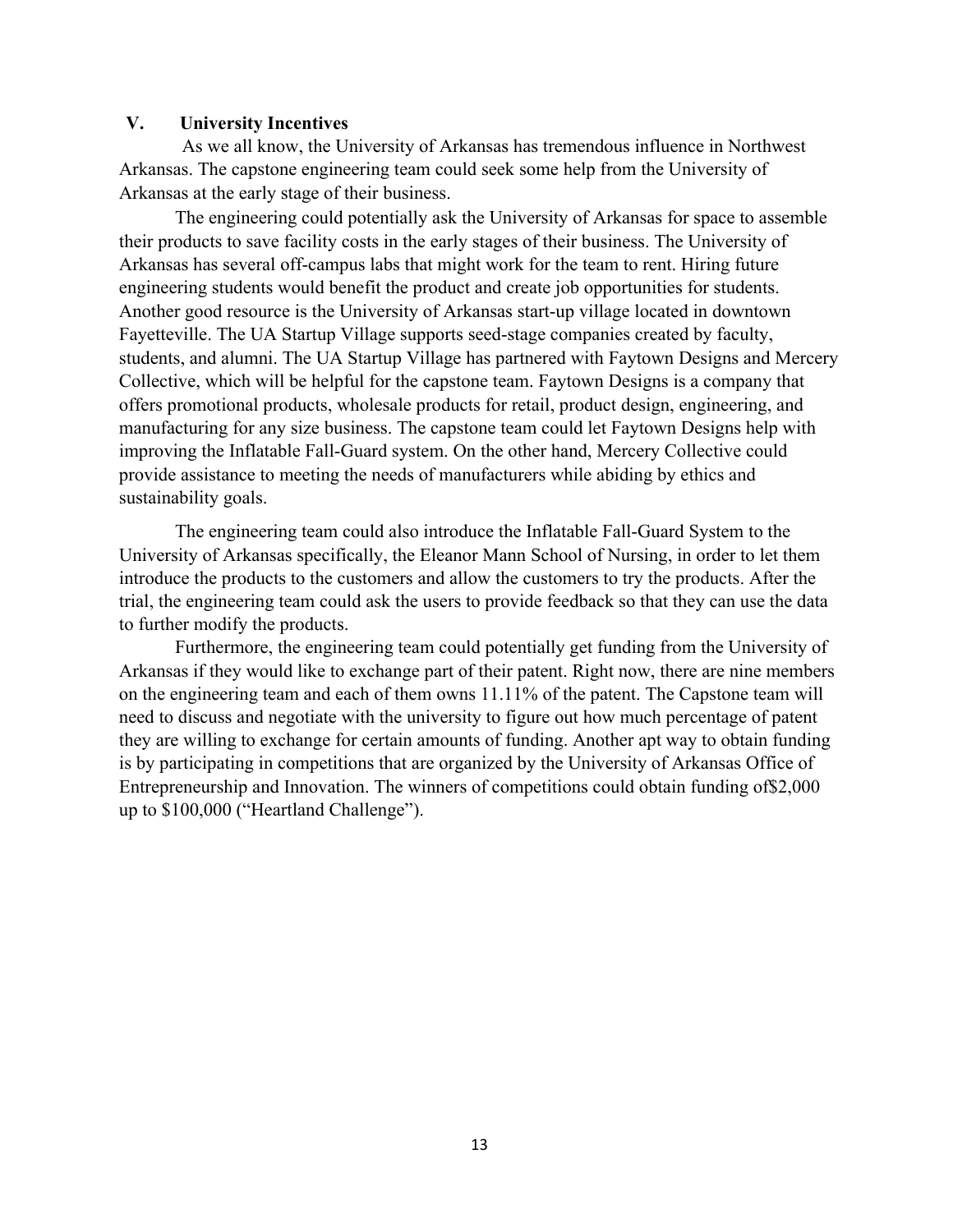## **VII. Analysis**

There are many factors to consider before considering whether to invest in this project. The gross profit margin for the Inflatable Fall-Guard system is 12.1%, similar to all the others profit margins of product in the medical device industry ("Average Profit Margin"). The operating profit margins are equal to the operating profit margin divided by net sales. The operating profit margin was 11.48% for the Inflatable Fall-Guard system. For net profit margin, we will use net income divided by net sales and end up getting 10.53% for the Inflatable Fall-Guard system. Overall, the net profit margin for our product is considered average in the industry since the Capstone team is aiming to give up part of their profit to exchange for customer satisfaction. The detailed calculations are shown in Table 9 below.

| <b>Gross Profit Margin</b>     | 12.10%           |
|--------------------------------|------------------|
|                                |                  |
| <b>Operating Profit Margin</b> | \$222,093.50     |
| <b>Net Sales</b>               | \$1,935,360.00   |
| <b>Operating Profit Margin</b> | 11.48%           |
|                                |                  |
| Net Income                     | 203,823.50<br>S. |
| <b>Net Sales</b>               | \$1,935,360.00   |
| <b>Net Profit Margin</b>       | 10.53%           |

Table 9. Gross Profit Margin, Operating Profit Margin, and Net Profit Margin Calculation

There are several other incentives for the University of Arkansas to invest in this project. These incentives, such as job opportunities for engineering students to operate and assemble, collaborate with the Sam Walton college of business to let students navigate the real-world of business. These are all factors the university must consider before investing. The weight of these non-monetary incentives must be taken into account.

With all calculations and other incentives considered, I recommend the University of Arkansas invest in this Inflatable Fall-Guard system. There is potential for monetary gain. I believe this project has the potential to be very impactful for the University of Arkansas.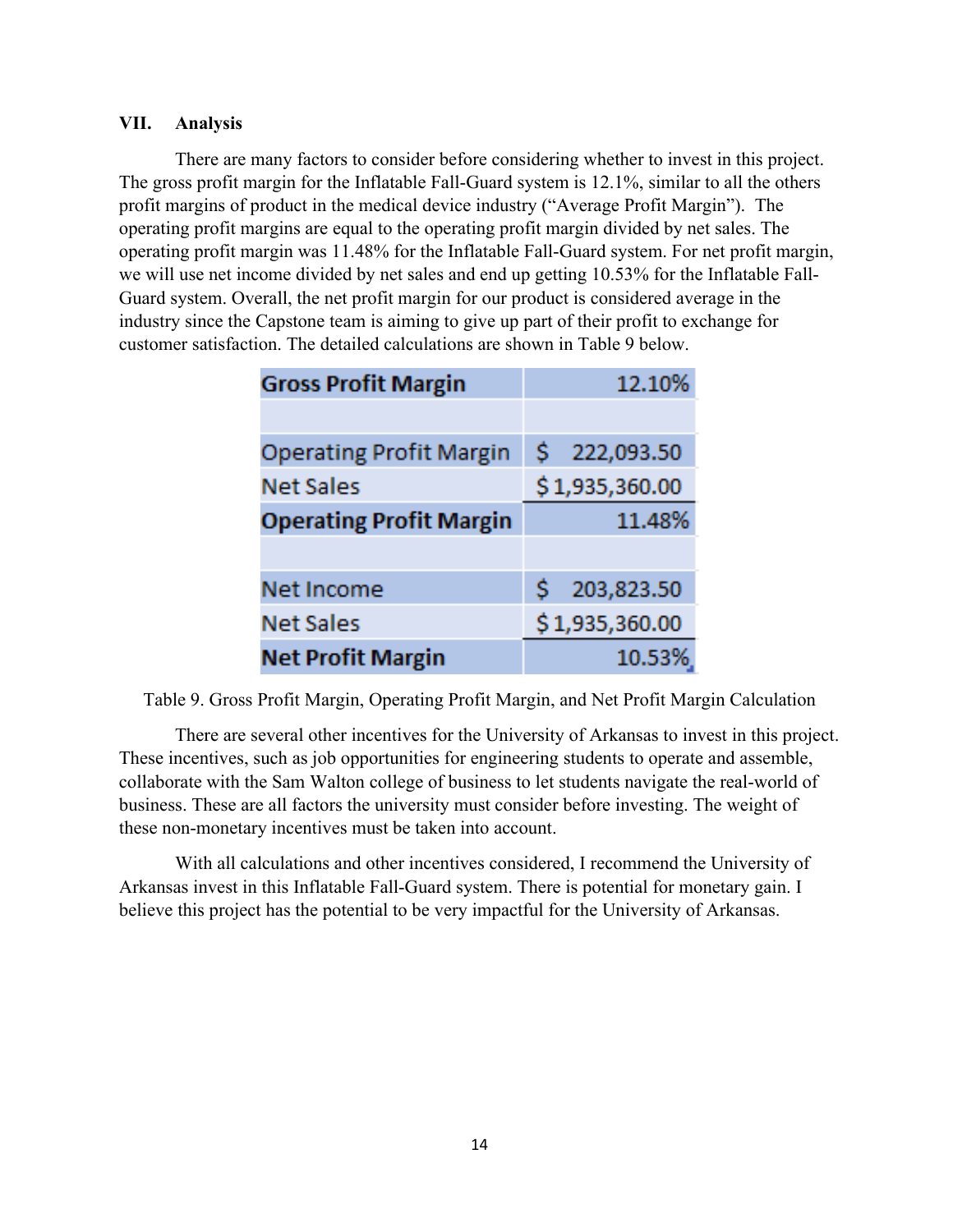## **VIII. Appendix**

## **1. Net Income Statement**

The net income statement can be found in the excel document below. The example assumes the company will hire 10 workers to work on the products. Therefore, the example uses 10 workers for the salaries estimates. Net income is calculated by taking gross profit and subtracting all of the operating and non-operating expenses. The details are shown in the Table 10 below.

| <b>Inflatable Fall-Guard System</b> |  |    |                |  |  |  |  |
|-------------------------------------|--|----|----------------|--|--|--|--|
| <b>Income Statement</b>             |  |    |                |  |  |  |  |
|                                     |  |    |                |  |  |  |  |
| <b>Sales Revenue</b>                |  |    | \$1,935,360.00 |  |  |  |  |
| Cost of Goods Sold                  |  |    | \$1,020,600.00 |  |  |  |  |
| <b>Gross Profit</b>                 |  | \$ | 914,760.00     |  |  |  |  |
|                                     |  |    |                |  |  |  |  |
| <b>Operating Expenses</b>           |  |    |                |  |  |  |  |
| <b>Facilities</b>                   |  | \$ | 255,175.20     |  |  |  |  |
| Wages                               |  | \$ | 437,491.30     |  |  |  |  |
| <b>Total Expenses</b>               |  | Ś  | 692,666.50     |  |  |  |  |
|                                     |  |    |                |  |  |  |  |
| <b>Operating Income</b>             |  | \$ | 222,093.50     |  |  |  |  |
|                                     |  |    |                |  |  |  |  |
| <b>Non Operating, Other</b>         |  |    |                |  |  |  |  |
| <b>Patent Application</b>           |  | \$ | 18,000.00      |  |  |  |  |
| Arkansas Onlice LLC filiing         |  | \$ | 120.00         |  |  |  |  |
| Profit befor tax                    |  | \$ | 203,973.50     |  |  |  |  |
|                                     |  |    |                |  |  |  |  |
| <b>Franchise Tax cost</b>           |  | \$ | 150.00         |  |  |  |  |
|                                     |  |    |                |  |  |  |  |
| Net Income                          |  | \$ | 203,823.50     |  |  |  |  |

Table 10. Income statement calculation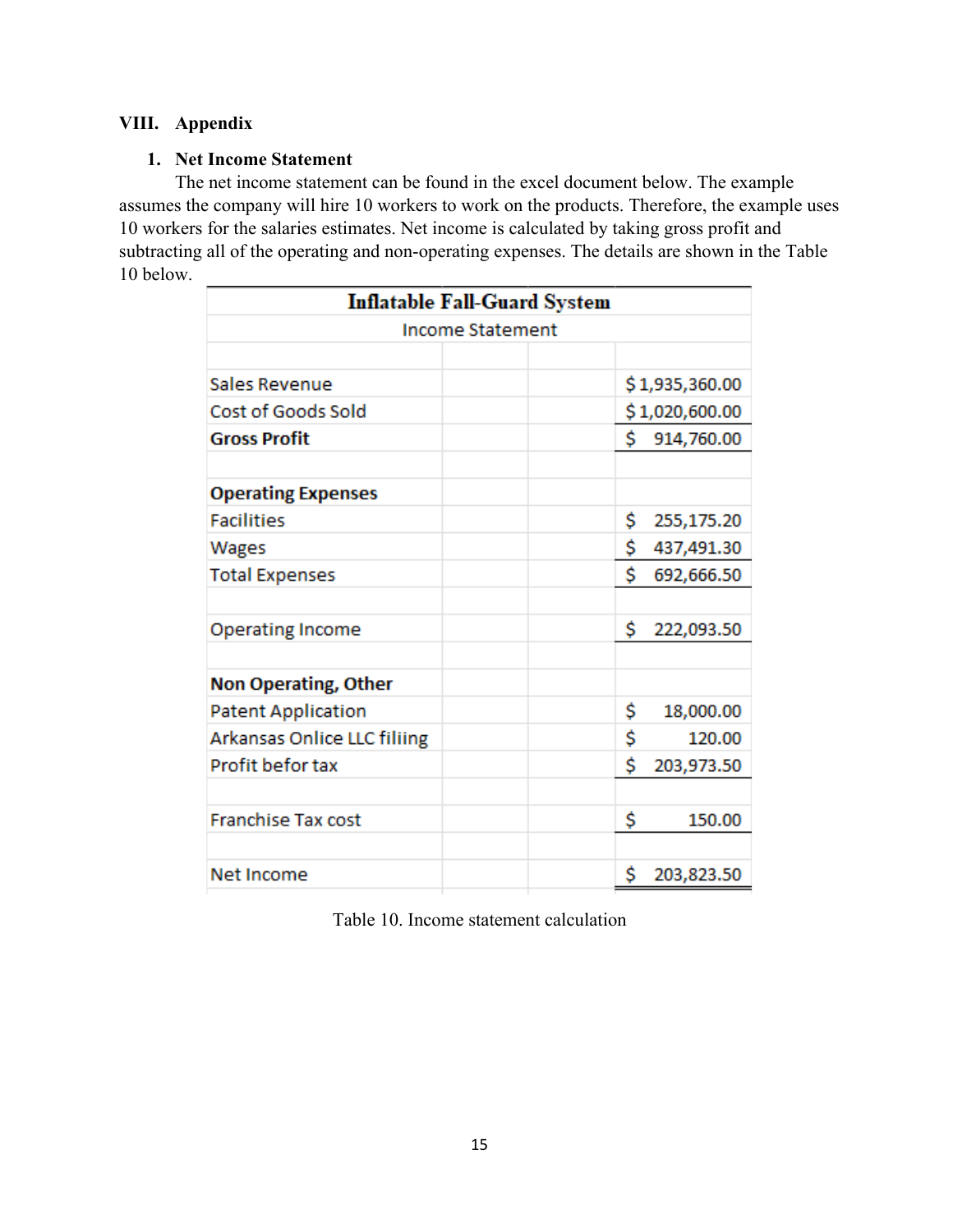## **VI. Work Cited**

- "Average Profit Margin by Industry (Explanation and Examples)." CFAJournal, 10 Oct. 2021, https://www.cfajournal.org/average-profit-margin-by-industry-explanation-andexamples/.
- "Bitlaw Guidance." Patent Application Cost (Bitlaw Guidance), https://www.bitlaw.com/guidance/patent/what-does-a-patent-applicationcost.html#:~:text=Applications%20for%20simple%20mechanical%20inventions%20are% 20usually%20between,also%20need%20to%20pay%20the%20government%20filing%20 fee.
- "Deaths from Older Adult Falls." Centers for Disease Control and Prevention, Centers for Disease Control and Prevention, 9 July 2020, https://www.cdc.gov/falls/data/falldeaths.html.
- Evans, Jack. "Making Your Medical Supply Business Profitable." HomeCare Magazine, 1 Aug. 2010, https://www.homecaremag.com/mag/successful-hme-retail-sales-201008.
- "Heartland Challenge: Entrepreneurship and Innovation: University of Arkansas." Heartland Challenge | Entrepreneurship and Innovation | University of Arkansas, https://entrepreneurship.uark.edu/programs/heartland-challenge.php.
- "Hip Protector Implementation Toolkit." Office 365 Login, https://view.officeapps.live.com/op/view.aspx?src=https%3A%2F%2Fwww.patientsafety. va.gov%2Fdocs%2Ffallstoolkit14%2FHipProtectorToolkit\_rev100709VK.doc&wdOrigin =BROWSELINK.
- "LLC Arkansas Cost Cost to Form an LLC in Arkansas: Truic." Howtostartanllc.com, 9 Mar. 2022, https://howtostartanllc.com/arkansas-llc/cost-to-form.
- "Medical Device Industry's 9 Most Critical Metrics." Guiding Metrics, 14 Apr. 2021, https://guidingmetrics.com/content/medical-device-industrys-9-most-criticalmetrics/#:~:text=The%20gross%20profit%20margin%20for%20the%20medical%20equip ment,development%20for%20new%20products%20as%20well%20as%20marketing.
- "Medline HIPPROTSM Premium Hip Protectors for Elderly." Amazon, Goettsche Partners, 2011,

https://www.amazon.com/gp/product/B07S2T7SDH/ref=as\_li\_tl?ie=UTF8&tag=bestrevie ws0ba20&camp=1789&creative=9325&linkCode=as2&creativeASIN=B07S2T7SDH&li nkId=5edc7d41626629dfd2558ee18866278d.

Murray, Jean. "LLC Tax Advantages and Disadvantages Explained." The Balance Small Business, The Balance Small Business, 4 Feb. 2021, https://www.thebalancesmb.com/what-are-the-tax-advantages-and-disadvantages-of-an